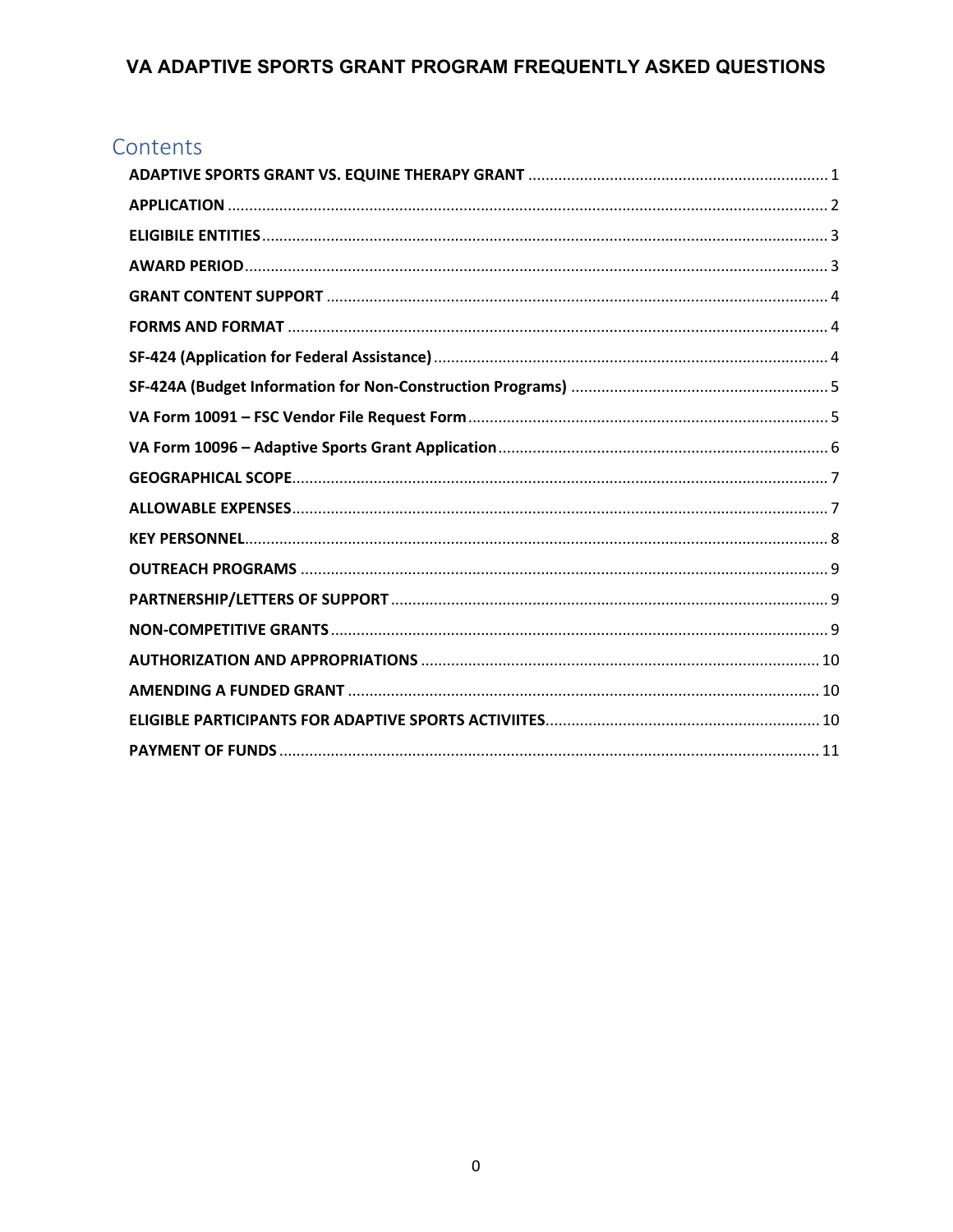# <span id="page-1-0"></span>ADAPTIVE SPORTS GRANT VS. EQUINE THERAPY GRANT

## **Q: Why does the 2022 VA Adaptive Sports Grant Program include two Notice of Funding Availabilities (NOFAs)?**

A: VA has found that projects funded under the Equine Therapy designation are unique and hold significant differences from projects funded under the Adaptive Sports General designation. For this reason, two separate NOFAs have been announced. Applicants should review both NOFAs and select the designations that best address the goals of their program.

## **Q: Will funds be set aside specifically for Equine Therapy grant applications?**

A: The NOFAs will state if there is funding specifically for any specialty focus areas. The 2022 VA Adaptive Sports Grant Program includes two separate NOFAs; VA-SPORTS-22 announces the availability of \$14,500,000 designated for adaptive sports and VA-EQUINE-22 announces the availability of \$1,500,000 designated for equine therapy.

## **Q: What forms are required for applying under the Equine Therapy designation?**

A: All documentation is the same for all applications. All required and optional forms and documents are stated in the NOFA (VA-EQUINE-22)

## **Q: Can the Equine Therapy grant be used for research?**

A: This is not a research grant program, so research activities are not allowable expenses.

## **Q: Our organization provides adaptive horseback riding and other equine activities. Which NOFA should we apply to?**

A: The definition for Equine Therapy regarding the VA Adaptive Sports Grant Program is listed in the NOFAs as **"**equine-assisted activities that address mental health; Not to include equine activities that do not address mental health and are solely for the purpose of participation in sport." If your programming falls within the definition of Equine Therapy as stated in the NOFA, you should apply to VA-EQUINE-22. If your program does not fall within the definition of Equine Therapy as stated in the NOFA, then consider applying for VA-SPORTS-22.

## **Q: Our organization provides adaptive sports programming AND equine therapy programming. Which NOFA should we apply to?**

A: If your organization offers adaptive sports programming as defined in VA-SPORTS-22, and equine therapy as defined in VA-EQUINE-22, you may consider applying to each NOFA separately. If adaptive sports and equine therapy activities are integrated, you may apply to the NOFA that best reflects the key programming (consider how your proposal aligns to the scoring criteria).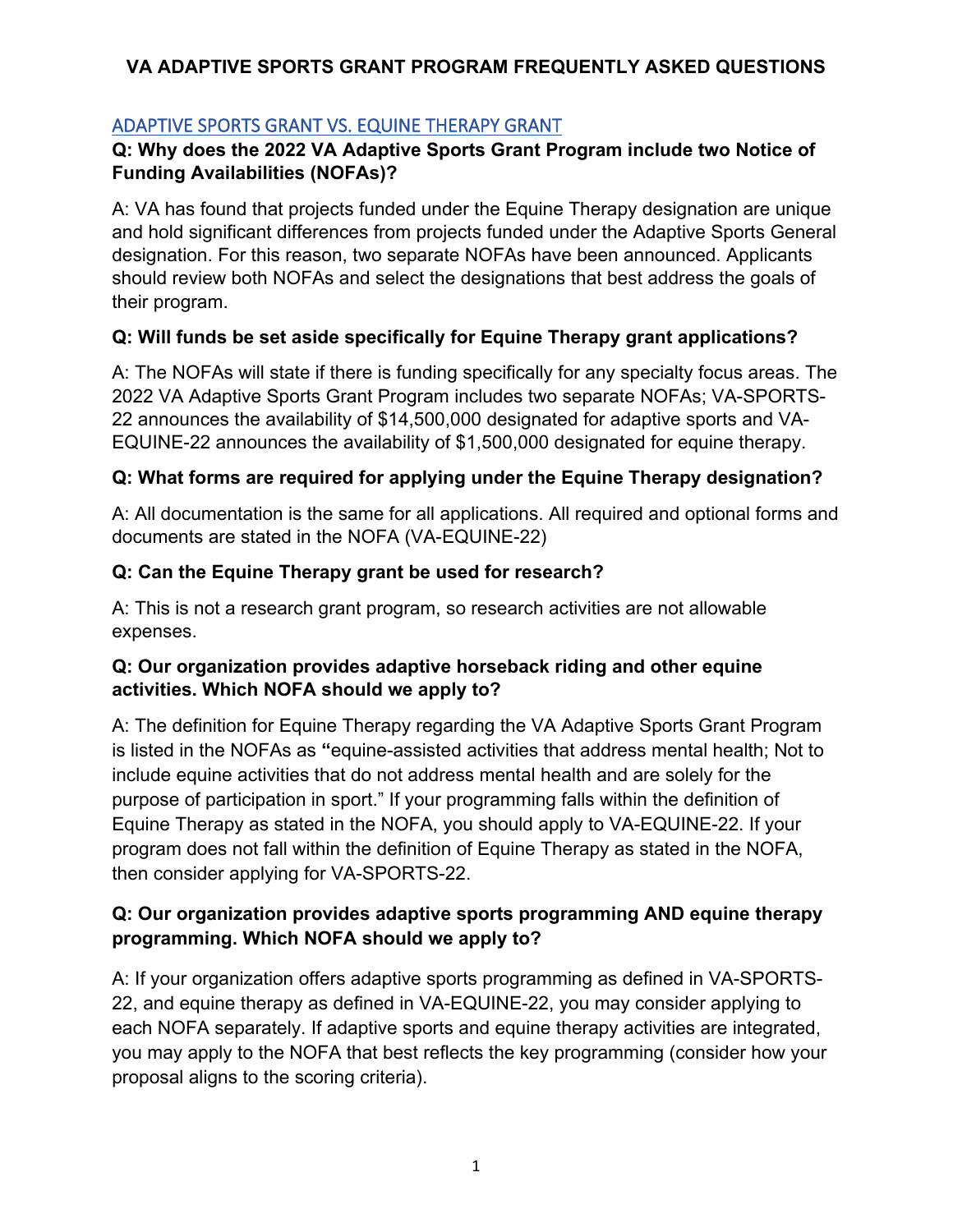## <span id="page-2-0"></span>APPLICATION

# **Q: Where can I find information on the VA Adaptive Sports Grant?**

A: All information needed to apply for the VA Adaptive Sports Grant is in the NOFA, which can be found at our website: [VA Adaptive Sports Grant Program](https://www.blogs.va.gov/nvspse/grant-program/)

## **Q: Can you provide training to help me understand how to apply?**

A: Grants.gov Grants Learning Center provides a series of training modules which provide training on not only the stages of the grant application process.

#### **Q: If I am submitting electronically and experience trouble with Grants.gov, where do I go for assistance?**

A: The website for Grants.gov has a support center [\(Support | GRANTS.GOV\)](https://www.grants.gov/support.html) to help you successfully find and apply for grants, including technical assistance information. There is also a help line that is available 24/7 excluding federal holidays. You may contact Grants.gov by entering a help desk ticket or by calling 1-800-518-4726. We recommend allowing at least 48 hours for the Grants.gov support team to respond.

All technical questions related to the content of the NOFA must be submitted to VA no later than 10 business days prior to the submission deadline.

#### **A: I submitted my application a week ahead of the closing date but found an error the next day. Can I re-submit a corrected application?**

A: After an applicant has submitted a complete application, an applicant may submit an amendment to the grant application package, as described under 38 CFR Part 77.6. An amendment cannot change the scope of the original application or increase the amount of the grant requested by more than a total of 10-percent. An applicant seeking to amend its grant application must submit a narrative description of, and clear justification for, the requested changes, a revised Standard Form 424 (Application for Federal Assistance), and a revised Standard Form 424A (Budget Information). These revised documents must also be submitted through www.grants.gov.If multiple applications are submitted; VA will review the application with the most recent date/time stamp that is received **before** the deadline has passed. Previous applications will not be reviewed if the last timely application is determined to be non-responsive

#### **Q**: **I started my application submission in Grants.gov before the date and time listed in the NOFA, but I did not complete my submission before the date and time listed in the NOFA. Is my application timely?**

A: No. The Grants.gov date and time stamp will be used to determine if your application was submitted in a timely manner. If that date and time stamp is after the deadline for timely submission of the application, the application is untimely and will not be reviewed. If duplicate applications are submitted, the application with the most recent timestamp will be forwarded for review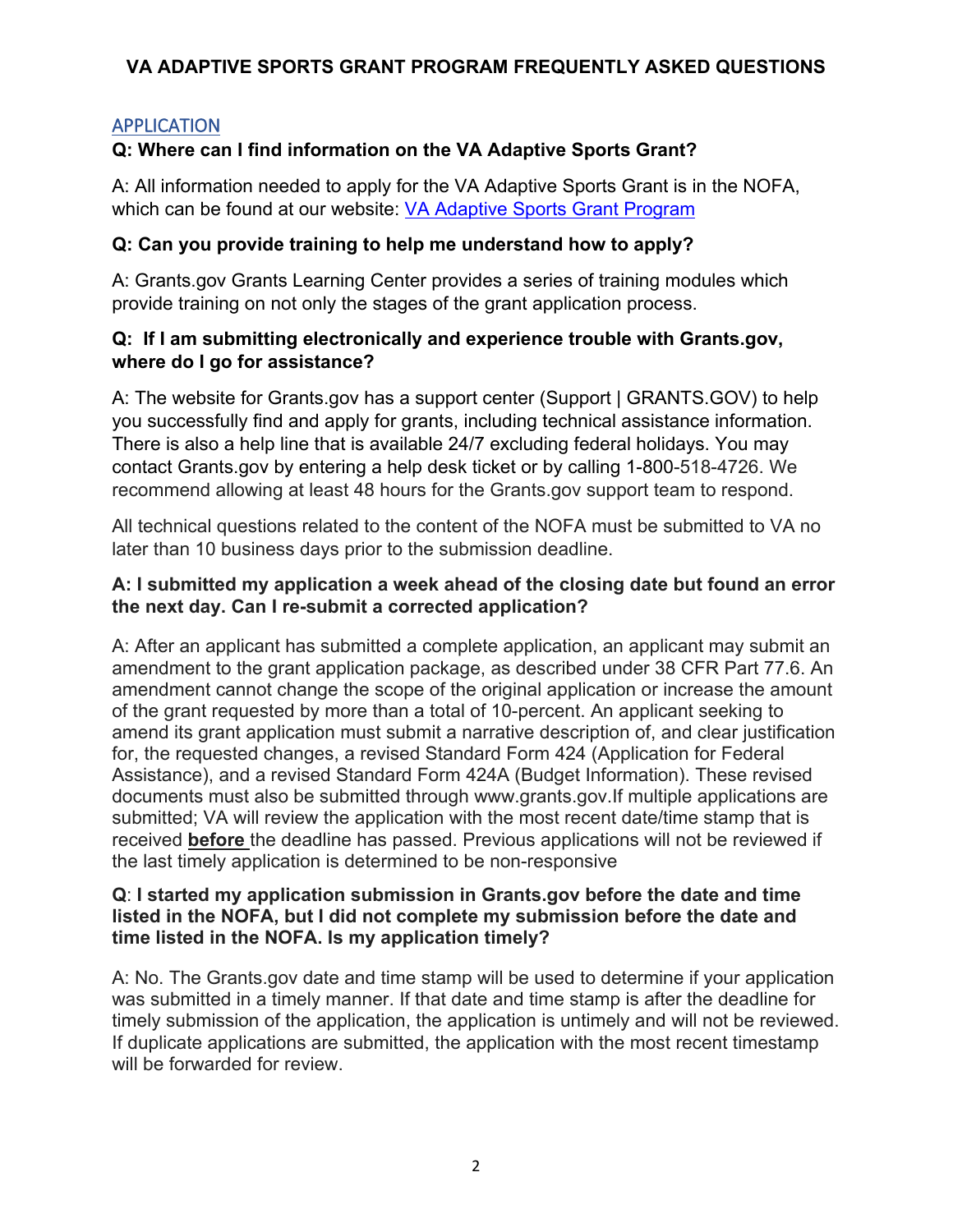## **Q: My organization has applied before; would we already have a person designated as EBIZ POC or can I establish myself as this?**

A: The E-Business Point of Contact (EBIZ POC) is established by the submitting organizations as an official representative of that organization who can authorized individuals to various roles within Grants.gov. These roles include drafting and submitting applications on behalf of that organization. If you are unsure of who your organization's EBIZ POC is, and you would like to make modifications to your roles within the system, please contact Grants.gov so that they can connect you with this individual. Failure to have appropriate roles to allow for successful submission in Grants.gov prior to the application deadline is not an acceptable reason for an extension of the submission deadline.

#### **Q: If I receive an e-mail from Grants.gov saying my application was "successfully validated" does that mean my application was timely and responsive?**

A: No. Grants.gov does not check an application for required forms, narratives, etc. (responsive items); hence, an application can be successfully submitted through Grants.gov, but may still lack one or more responsive items. VA will deem all applications submitted after the NOFA designated deadline as "late".

#### **Q**: **I registered with the System for Award Management (SAM) over a year ago and my registration was not active when I submitted my grant application. Will my application proceed through the review process?**

**A**: No. Applications submitted by applicants found to not have an active registration may not be referred to the merit review panel.

## <span id="page-3-0"></span>ELIGIBILE ENTITIES

## **Q: Who is eligible to apply for the VA Adaptive Sports Grants?**

A: To be eligible for a grant, an organization must be a non-federal entity with significant experience in managing a large-scale adaptive sports program. Eligibility criteria is defined in 38 CFR Part 77.2 and 38 U.S.C 521A(a)(2).

#### <span id="page-3-1"></span>AWARD PERIOD

## **Q: Our organization has a 5-year plan for developing adaptive sports activities for disabled Veterans. Can it receive a multi-year grant?**

A: No. The Adaptive Sports Grants Program grant is for the period stated in the NOFA, which is typically one year. The 2022 VA Adaptive Sports Grant is a one-year grant, beginning September 30, 2022 and ending September 30, 2023.

## **Q: What happens if our organization experiences delays in completing grant deliverables before the end of the grant cycle?**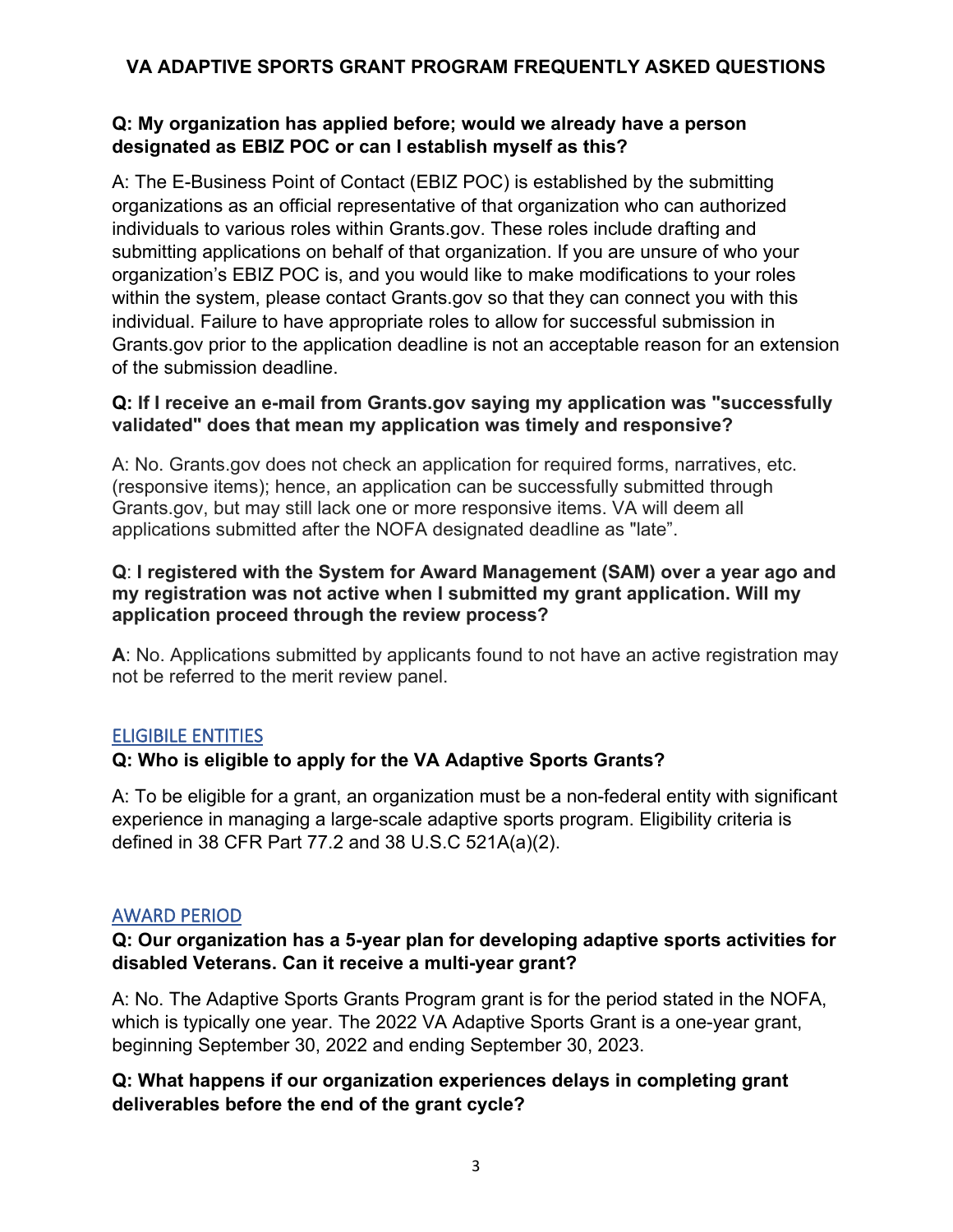A: A no cost extension up to one year may be requested in writing via a revised VA Form 10096 and written justification of the requested change at least 10 days prior to the period of performance end date. Extensions will not be granted for the purpose of expending unused funds. Any approval of an extension must be received in writing by the grantee from a designated VA Adaptive Sports Grant Program representative prior to implementation of extended activities.

## <span id="page-4-0"></span>GRANT CONTENT SUPPORT

## **Q: Can VA provide support and insight into what proposal ideas will score well and potentially get funded?**

A: The Merit Review team will score your application based on how well your application addresses the criteria laid out in 38 CFR 77.5 and the NOFA. VA cannot discuss substantive items that may influence the results of the competitive grant process.

## **Q: What is the typical cost per participant ratio that is desired?**

A: The cost per participant is understood to vary based on location and activity. A Budget Justification document may be included in your application, which can address the proposed cost per participant.

#### **Q: What is the recommended total budget an award?**

A: Award budgets should be based on what is reasonable and appropriate for the services proposed in the application. VA-SPORTS-21 awards ranged from approximately \$13,650.00 to \$713,847.00. As stated in the NOFA, 2022 VA Adaptive Sports Grant proposals should not exceed \$750,000.

## <span id="page-4-1"></span>FORMS AND FORMAT

## **Q: Is a pre-application required for the Adaptive Sports Grants Program grant?**

A: There currently is no requirement for a Pre-Application for Adaptive Sports Grants Program.

#### **Q: What forms are required to ensure a complete application is submitted?**

A: The list of required forms will be detailed in the NOFA. Please ensure all required documents are included in your submission and are completed in their entirety.

# <span id="page-4-2"></span>SF-424 (Application for Federal Assistance)

**Q: How do you fill out Standard Form 424?**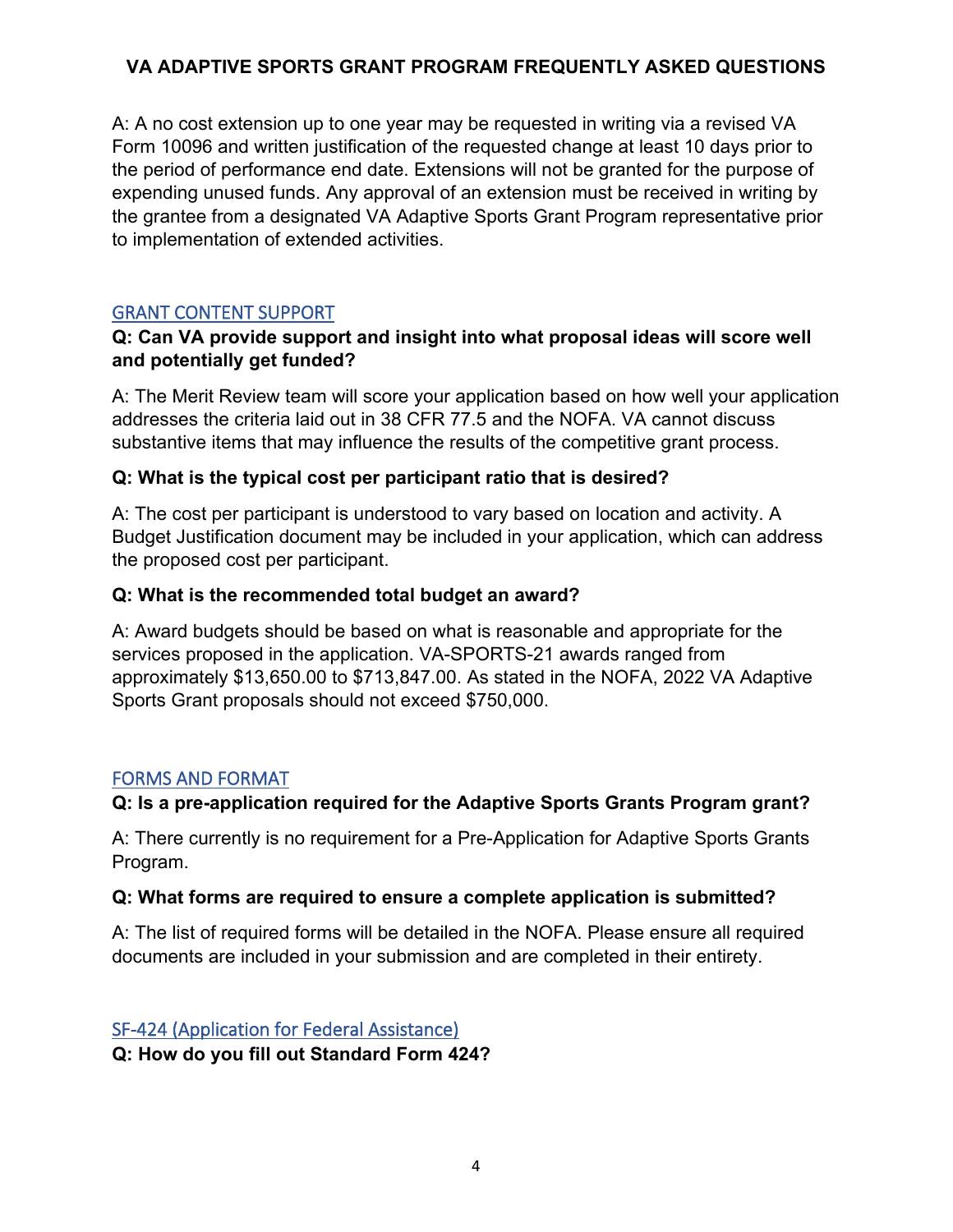A: The SF-424 instructions are located on the VA Adaptive Sports Program website. Please review the instructions before filling out the SF-424.

#### **Q: What is the Adaptive Sports Grants Program Competition Identification Number (CEI) for filling out Block 13 on Form SF-424?**

A: These fields are pre-populated by Grants.gov, so you do not need to enter this field.

## <span id="page-5-0"></span>SF-424A (Budget Information for Non-Construction Programs)

## **Q: How do you fill out Standard Form 424A?**

A: The SF-424 instructions are located on the VA Adaptive Sports Program website. Please review the instructions before filling out the SF-424A.

## **Q: We're trying to navigate SF-424A using the online form-instructions/SF-424A. We're unclear if Section A, Budget Summary Lines 1-4 Columns (a) and (b) requires a breakout of our proposed functions or can be aggregated.**

A: The budget on the SF-424A should be equivalent to the budget on the VA Form 10096. We understand the categories are different, and therefore may seem confusing, but match the budget proposed on VA Form 10096 as best as possible to the budget in Section A of SF-424A.

## **Q: On the SF-424A, are we supposed to include info on non-federal (f) side of the budget? Our organization receives periodic donations from private sources, such as manufacturers of equipment, so we're not sure if that's to be included.**

A: There is no requirement for matching funds under the VA Adaptive Sports Grant Program. If your organization plans to supplement the project with non-federal funding, please include those details on your SF-424A.

# <span id="page-5-1"></span>VA Form 10091 – FSC Vendor File Request Form

**Q: Since it doesn't include adaptive sports information, why does VA need the VA Form 10091 for assessing Adaptive Sports Grants Programs?**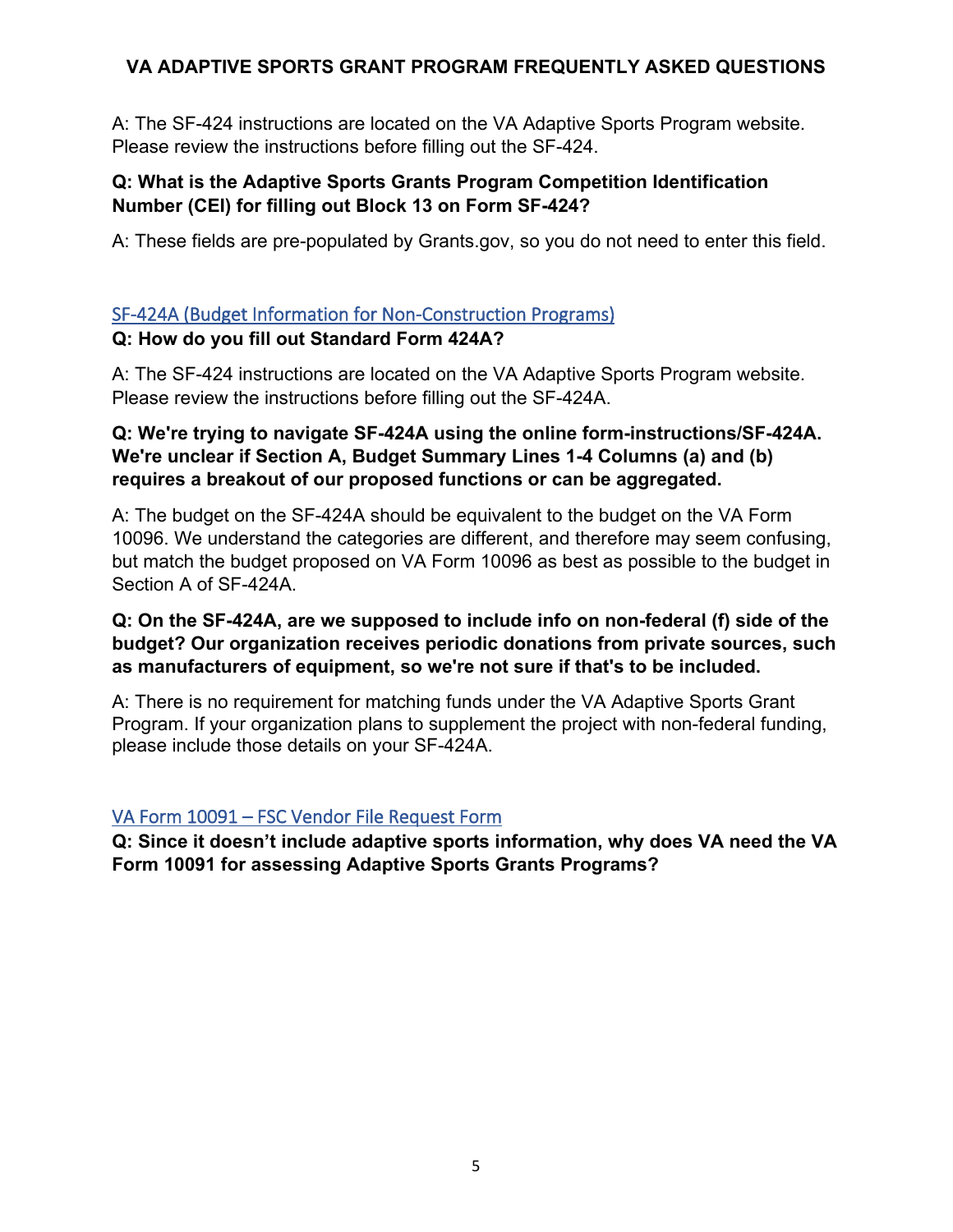A: A VA Form 10091 is a mandatory Form on the VA Adaptive Sports Grant application. If your proposal is recommended for funding, the VA Form 10091 will establish your organization as a vendor.

# **Q: On the VA Form 10091, what is my NPI number?**

A: A National Provider Identifier (NPI) is not a required field on the VA Form 10091.

# **Q: How do I sign the VA Form 10091?**

A: The 'signature of payee' block at the bottom of the right column must be signed via wet ink signature format. Digital and electronic signatures are NOT authorized for processing.

## **Q: On the VA Form 10091, what do I put in the VA Facility Information blocks?**

A: The VA Facility Information blocks can be left blank. The required fields for the VA Form 10091 are highlighted.



# **Q: Does my organization need to complete VA Form 10091 if it has been completed in the past?**

A: The NOFA will specify what forms are required to make up a complete application. VA Form 10091 is a mandatory form for the 2022 VA Adaptive Sports Grant Program.

# <span id="page-6-0"></span>VA Form 10096 – Adaptive Sports Grant Application

**Q: I'm working on the VA Form 10096 and inputting data. When I go to save it only partially done - the windows are empty when I open the file again. Can you help please?**

A: Verify you have a current version of Adobe software and if not, update your Adobe software. Applicants who are running an outdated version of Adobe have experienced this problem. One technique is to save a blank document in/on whatever drive you are using and work from that lone copy.

## **Q: My budget estimates for the deliverables in Exhibit A don't exactly add up to the totals in the overall budget in Exhibit B; is that a problem?**

A: Exhibit A budget estimates by deliverables should reflect the proposed budget in Exhibit B.

**Q: There is not enough room to enter all the information requested on the VA Form 10096. Where should I enter that information?**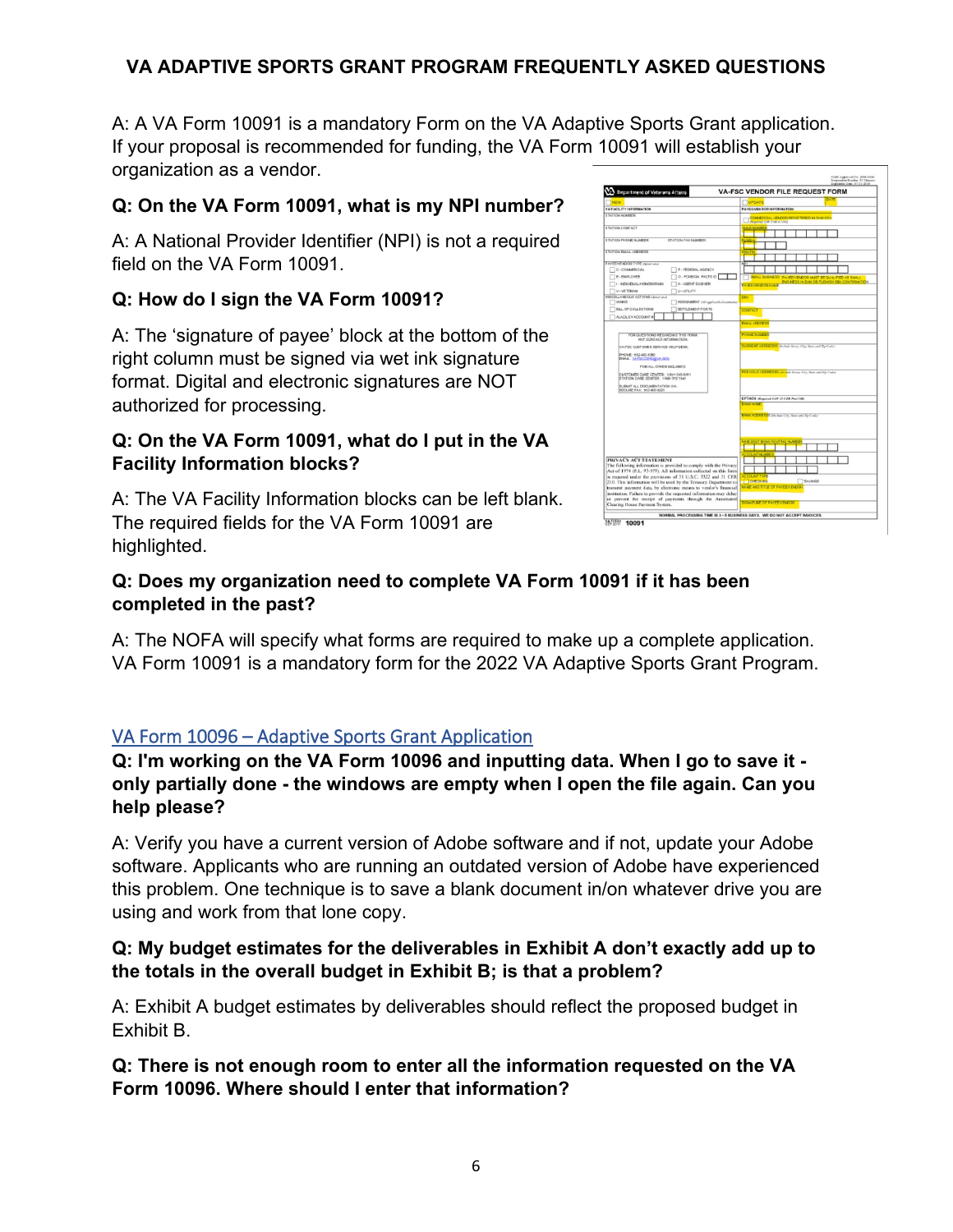A: It is required that you complete the VA Form 10096 completely, including details regarding your deliverables. Any supplemental information should be presented within the allowable forms listed in the NOFA, and should be in the same format as the VA Form 10096.

#### <span id="page-7-0"></span>GEOGRAPHICAL SCOPE

#### **Q: Will we be evaluated on where our program is headquartered, where we conduct the programming, or where the Veterans we recruit will be coming from?**

A: The Adaptive Sports Grants Program grant proposal will be evaluated based on the information provided on your application, which should clearly describe both the location of the programming offered and locations where eligible participants participating in these programs are coming from. Evidence of support and/or partnerships in each other state/region or that illustrate your ability to recruit will help define your reach for the review board.

#### **Q: Our organization is considering proposing adaptive sports activities at several sites. Do we have to submit a grant application for each site?**

A: No. The Adaptive Sports Grants Program grant application includes the applicant's plan of adaptive sports activities that may occur at one site or at multiples sites.

## **Q: In the NOFA, it references geographic regions with limited sports opportunities, but I did not find a list of regions VA considers to be underserved. Can you provide more specific guidance?**

A: Veteran density as well as other programs, or lack of programs, in a region are factors that are used to determine geographic need. Maps that illustrate Veteran density are searchable online. Underserved sports are sports that have been identified as high need or want in a region and/or sports that are minimally represented by applicants that receive at least the minimum score necessary for funding.

## <span id="page-7-1"></span>ALLOWABLE EXPENSES

#### **Q: Our organization will be applying for a VA Adaptive Sports Grant. Are there limitations on indirect cost/Facilities and Administrative (F&A) rates or can we use our federally negotiated rates?**

A: As stated in 38 CFR 77.14 administrative costs are limited to 5.0% of the total award. Personnel costs that do not involve direct coaching and/or direct instruction and other non-operational costs, are all classified as administrative costs, and are included in the maximum allowable rate of 5%.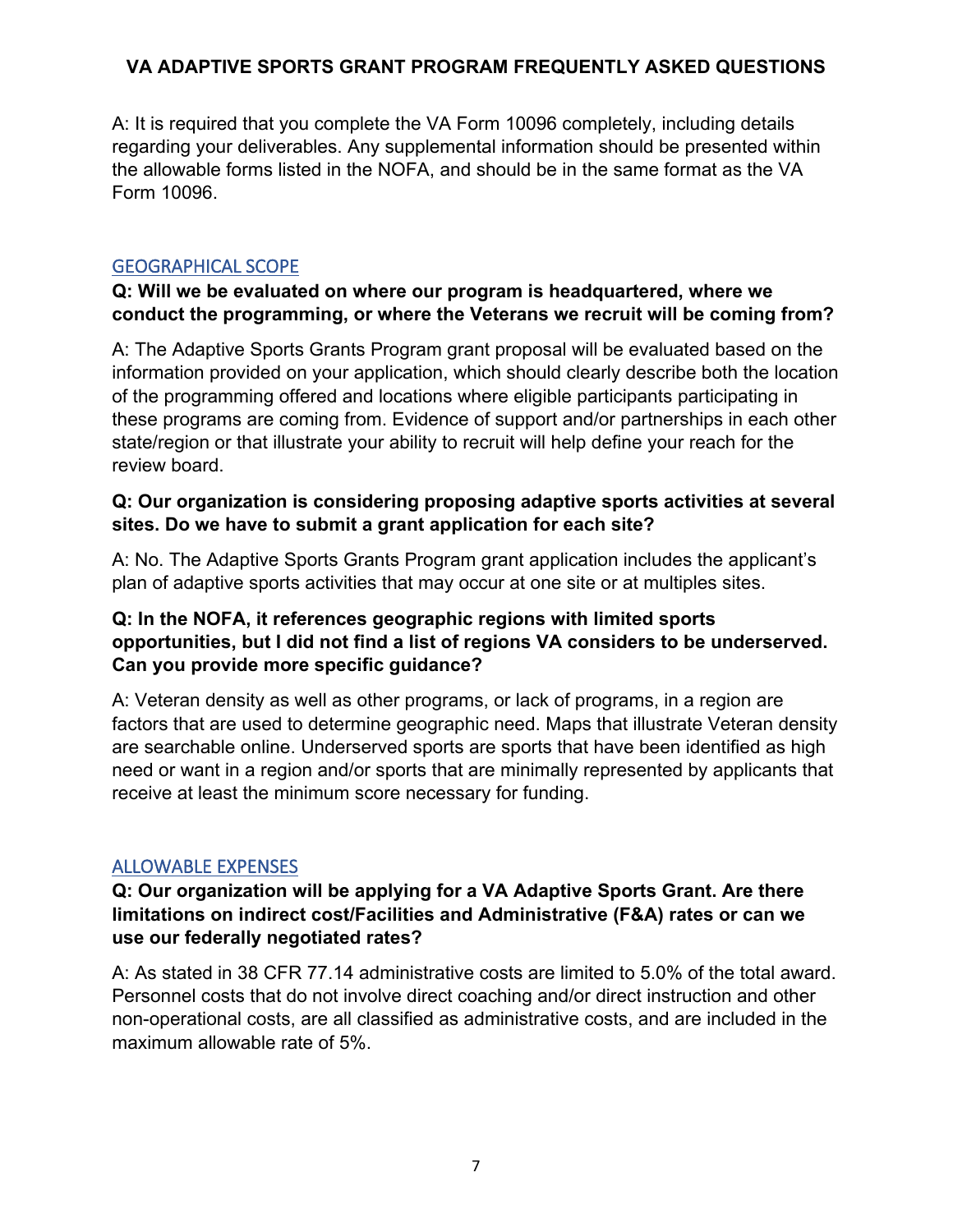## **Q: Personnel time is required to identify Veterans with disabilities to attend our events and to arrange the logistics for the event. Are these activities considered operational because they are related to the event?**

A: Administrative expenses include costs associated with an employee other than reimbursement for direct coaching or training of participants. The activities referenced are not directly providing coaching or training for participants so the expense would be considered administrative.

## **Q: Can Adaptive Sports Grant Program funding be requested to provide travel for Veterans and members of the Armed Forces with disabilities to tournaments and/or events?**

A: Lodging and other travel expenses are allowable costs under travel costs and 2 CFR 200.475 includes an explanation of these expenses. In general, costs should adhere to the rates established by General Services Administration (GSA). The rates for all locations in the United States are available at: [Travel Resources | GSA](https://www.gsa.gov/travel-resources)

## **Q: Can Adaptive Sports Grant Program funding be used to travel non-Veterans participating in the event/tournament**.

A: Only the expenses related to the Veteran travel is acceptable use for Adaptive Sports Grant Program funding, but other organization funding can be used to support the costs for the other individuals.

## **Q: Do any items require a written justification?**

A: Any application that includes the cost of storage and/or leased space, farm equipment, equine boarding, equine supplies, and/or mounted work must include a detailed written justification for these requested costs. In addition, any application with total travel costs greater than 20% of the total award must include a detailed written justification. The written justification(s) should be included within the allowable application forms, such as Budget Justification, Narrative or Program Specifics.

## **Q: Can the Adaptive Sports Grants Program fund research in adaptive sports?**

A: No. Research is not an authorized activity as defined in 38 U.S.C. 521A(d) and 38 CFR Part 77 2

## <span id="page-8-0"></span>KEY PERSONNEL

## **Q: Where should we list key personnel who are developing and/or providing the grant activities?**

A: Key personnel should be documented on VA Form 10096: Qualifications of Personnel. Additional information may be included with the other allowable submission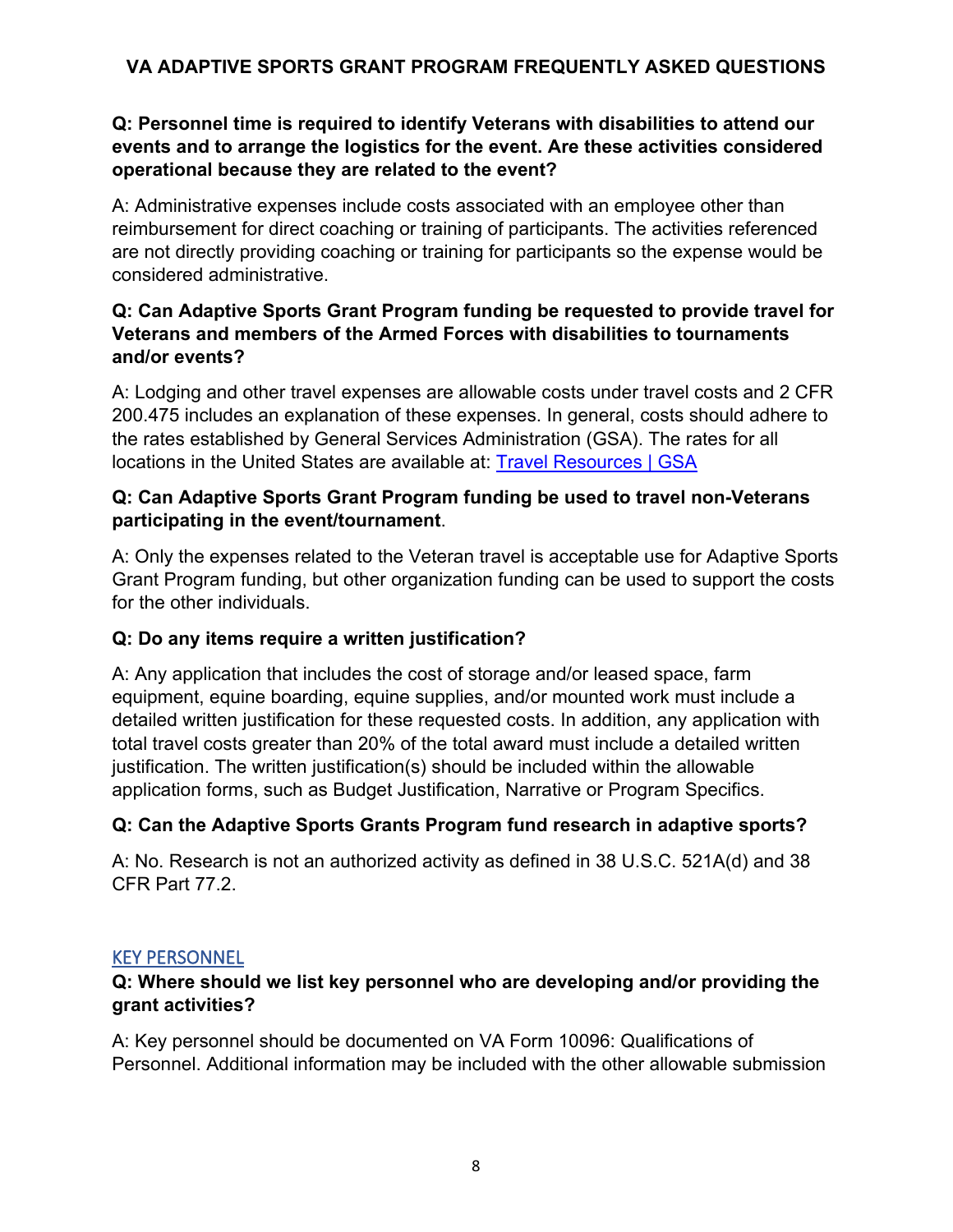documents, such as the Narrative, to ensure the review board has a clear understanding of the individuals involved and their roles in the proposed activities.

## **Q: Are all key personnel required to be experts in their adaptive sport?**

A: No, key personnel need to be competent in the role they are. Overall, the key personnel should include a combined skill set that reflects capability to implement the proposed activities.

#### <span id="page-9-0"></span>OUTREACH PROGRAMS

#### **Q: What is the "outreach plan" mentioned in the NOFA and on VA Form 10096?**

A: As indicated in 38 CFR 77.11 "an eligible entity must agree to conduct a joint outreach campaign with VA to inform all eligible veterans and separating members of the Armed Forces with physical disabilities about the existence of the adaptive sports activities funded by the grant". The outreach plan is a mandatory field on VA Form 10096. You can include additional information in various places throughout your application, including but not limited to the VA Form 10096, Narrative, and Letters.

## <span id="page-9-1"></span>PARTNERSHIP/LETTERS OF SUPPORT

#### **Q: How many letters of support are required?**

A: There is no specific number of partnership documents required. This number of documents provided should clearly illustrate the partnerships you have established to meet the goals and objectives of the proposed plan for adaptive sports activities. Letters of support from VA Medical Centers, Department of Defense installations, Veteran Service Organizations or other Veteran or Service Member groups are recommended.

## **Q: Does my organization need to get letters of partnership or support if we have a contract or memorandum of agreement already signed with a partner?**

A: Contracts, agreements and other formal documents can be included the "Letters" document in your application. If the details of the document do not identify that the relationship would apply to your proposed project, a supplemental letter of support would be recommended.

#### <span id="page-9-2"></span>NON-COMPETITIVE GRANTS

## **Q: What are the requirements to submit an Adaptive Sports Grant application for noncompetitive grant consideration?**

A: Some adaptive sport entities may qualify for noncompetitive grant consideration. 38 CFR 77.13 provides the criteria for this consideration. If you wish to be considered as a noncompetitive applicant, you must include a written statement verifying that a particular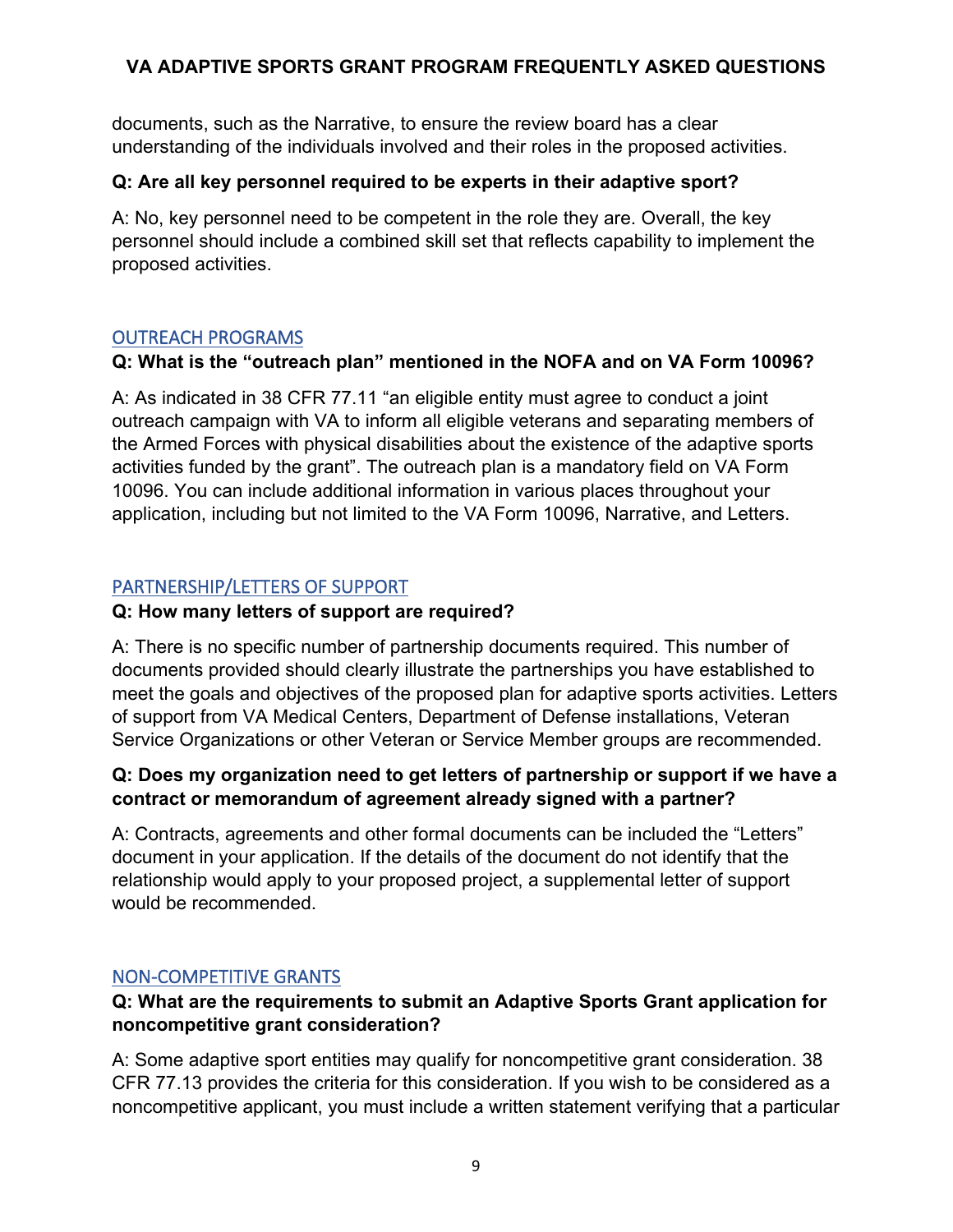adaptive sports activity is only available from your organization. All other application requirements, including required forms and timelines, remain the same for competitive and noncompetitive grant consideration.

## <span id="page-10-0"></span>AUTHORIZATION AND APPROPRIATIONS

#### **Q: How many grants or how much money will be awarded in grants this year?**

A: The number of grants awarded will vary based on the applications received. VA-SPORTS-22 announces the availability of \$14,500,000 designated for adaptive sports and VA-EQUINE-22 announces the availability of \$1,500,000 designated for equine therapy. Actual appropriations may not equal the authorized maximum level of funding.

## **Q: Will there be an Adaptive Sports Grants Program next year?**

A: Congress has not established permanent authorization for the Adaptive Sports Grants Program. As an expiring authority, VA will only post a NFOA for funded grant cycles.

## <span id="page-10-1"></span>AMENDING A FUNDED GRANT

## **Q: If my application for an Adaptive Sports Grants Program grant is selected, can any aspects of the grant be changed, or must I implement exactly in accordance with the grant application?**

A: Changes to your grant may be requested in writing via a revised VA Form 10096 and written justification of the requested change (2 CFR 200.308). Any approval of an extension must be received in writing by the grantee from a designated VA Adaptive Sports Grant Program representative prior to implementation of any changes. Applicants should be aware there is no guarantee a change request will be approved, and grant applications should be based on implementing the program's proposed deliverables.

## <span id="page-10-2"></span>ELIGIBLE PARTICIPANTS FOR ADAPTIVE SPORTS ACTIVIITES

## **Q: What are the eligibility criteria for Veterans participating in activities funded by the VA Adaptive Sports Grant Program?**

**A:** Any Veteran with a disability or member of the Armed Forces with a disability is eligible to participate, granted that the participant is not barred from receiving VA benefits based on their service, or barred from receiving a pension, compensation or dependency and indemnity compensation based on the character of their discharge from military service (38 CFR 77.14(e)). Programs funded through the VA Adaptive Sports Grant Program are open to eligible Veterans and members of the Armed Forces with a disability, regardless of service-connection, age, or era in which they served.